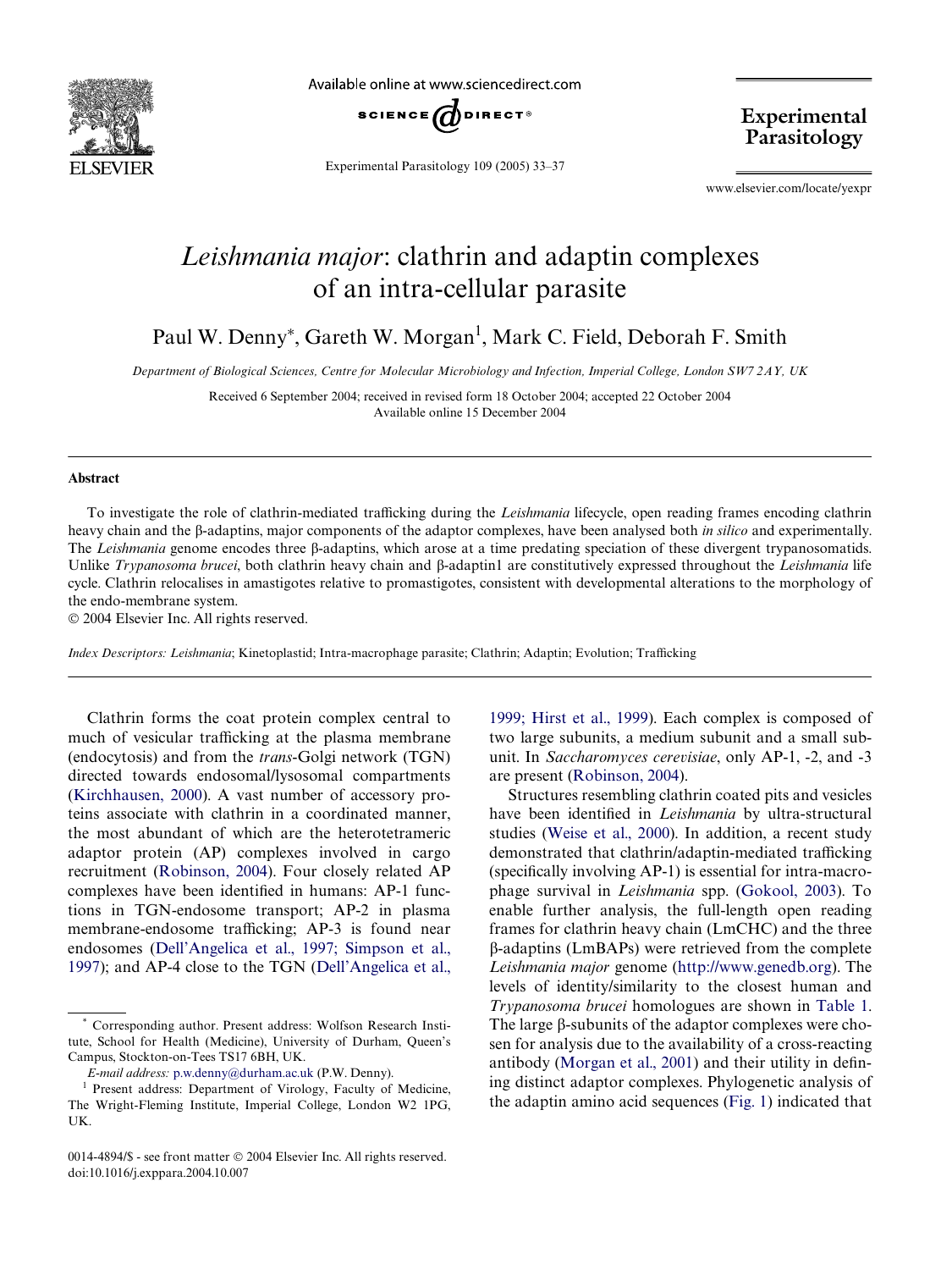<span id="page-1-0"></span>Table 1 Sequence identity and similarity for *Leishmania* clathrin heavy chain  $(LmCHC)$  and  $\beta$ -adaptin  $(LmBAP)$  subunits (GeneDB accession numbers in parentheses)

|                                   | T. brucei | H. sapiens | Orthologue           |
|-----------------------------------|-----------|------------|----------------------|
| $LmCHC$ ( $Lm$ $F36.1630$ )       | 63 (79)   | 38(60)     | <b>CHC</b>           |
| $LmBAPa$ ( $LmiF36.6770$ )        | 58 (63)   | 35(57)     | βl                   |
| LmBAPb(Lm)F36.5260                | 41 (59)   | 27(42)     | B3                   |
| LmBAPc <sup>a</sup> (LmjF11.0990) | 29(47)    | 29(47)     | $\beta$ 1/ $\beta$ 2 |

In each case, the percentage identity and similarity (in parentheses) are shown for the *Leishmania* hypothetical translations against the sequence orthologues from African trypanosomes and humans.

<sup>a</sup> Closest orthologue in *T. brucei* is  $\beta$ -adaptin1 and in humans -adaptin2.



<span id="page-1-1"></span>Fig. 1. Phylogenetic tree generated after maximum parsimony analysis of B-adaptins (BAPs). Sequence alignments were done using ClustalW ([Jeanmougin et al., 1998\)](#page-3-6). Phylogenetic analyses were performed on an edited alignment of the conserved amino-terminal 600 amino acids, the trunk region, of the  $\beta$ -adaptins [\(Schledzewski et al., 1999](#page-3-7)) using maximum parsimony (Protpars, Felsenstein, J. 1993. PHYLIP (Phylogeny Inference Package) version 3.5c; distributed by the author, Department of Genetics, University of Washington, Seattle, USA). Bootstrap values from 100 replicates are indicated. Human  $\alpha$ -adaptin2 (HsAAP2) was utilised as an outgroup. Lm—*L. major*: LmBAPa (GeneDB LmjF36.6770); LmBAPb (GeneDB LmjF36.5260); LmBAPc (GeneDB LmjF11.0990); Tb—*T. brucei*: TbBAP1 (GeneDB Tb10.6k15.2500); TbBAP3 (GeneDB Tb11.01.2420); TbBAP4 (GeneDB TRYPtp6k15-3d06.p1c\_172); Tc—*T. cruzi*: TcBAP1/2a (GeneDB Tc00.1047053510101.15000); TcBAP1/2b (GeneDB Tc00. 1047053506247.200); TcBAP3 (GeneDB Tc00.1047053506673.60); TcBAP4 (GeneDB Tc00.1047053504137.60); Hs—*Homo sapiens*: HsBAP1 (SWALL Q10567); HsBAP2 (SWALL P21851); HsBAP3A (SWALL O00203); HsBAP3B (SWALL Q13367); HsBAP4 (SWALL Q9Y6B7); At—*Arabidopsis thaliana*: AtBAP1 (SWALL Q9SUS3); Dm—*Drosophila melanogaster*: DmBAP1 (SWALL Q24253); Ce-*Caenorhabditis elegans*: CeBAP3 (SWALL O45718); Mm—*Mus musculus*: MmBAP4 (SWALL Q9WV76); outgroup: HsAAP2 (SWALL O95782).

LmBAPa and LmBAPc form part of AP-1/2 complexes; due to high sequence conservation, AP-1 and AP-2  $\beta$ adaptins are indistinguishable at this level [\(Schledzewski](#page-3-7) [et al., 1999](#page-3-7)). LmBAPb is likely to be an AP-3  $\beta$ -adaptin, LmBAP3. Therefore, like the related protozoan *T. brucei* (and the yeast *S. cerevisiae*), *Leishmania* are only capable of assembling three adaptor complexes, but whereas *T.*

*brucei* lacks AP-2, it is likely that AP-4 is the absent complex in *Leishmania*. This interpretation is supported by the presence in *L. major* genome database of the other subunits required for AP-1, AP-2, and AP-3, but a lack of those required for AP-4 (data not shown). *Leishmania* therefore resembles *S. cerevisiae* in its complement of adaptor complexes.

In addition to providing a preliminary classification of the *Leishmania* B-adaptins, this analysis also indicates that the formation of the adaptor complexes occurred prior to the speciation of trypanosomatids approximately three billion years ago, making them an ancient feature of the eukaryotes. It is notable that another trypanosomatid, the intra-cellular parasite *Trypanosoma cruzi*, possesses a full complement of four  $\beta$ -adaptins ([Fig. 1](#page-1-1)) and the other subunits required (data not shown) to form four adaptor complexes. Thus, the lack of LmAP-4 and TbAP-2 is probably due to secondary loss of the genes encoding the subunits (e.g.,  $\beta$ -adaptins) required to form these complexes. The reasons for the differences in the complement of adaptins in these closely related parasites remain unclear, although it has been proposed that by dispensing with AP-2 (the adaptor complex that functions in clathrin-mediated endocytosis), the *T. brucei* endocytic system may become streamlined to ensure the rapid, but relatively non-selective, uptake of the highly abundant variant surface glycoprotein (VSG), reactive antibody, and other components [\(Allen et al., 2003](#page-3-8)). The role of AP-4 in other systems has yet to be clearly elucidated (Robinson,  $2004$ ), so the functional significance of the loss of AP-4 in both *S. cerevisiae* and *L. major* remains unclear. In contrast, perhaps the higher level of complexity (a full complement of four AP complexes) in *T. cruzi* is essential for an intra-cellular parasite that can inhabit a range of host cell types, an adaptation that requires modulation of parasite surface molecules and active escape from the parasitophorous vacuole into the cytoplasm ([Tan and Andrews, 2002\)](#page-4-1).

*Leishmania* pathogenic amastigotes endocytose and degrade MHC class II molecules and the class II co-factor H-2M in infected mammalian macrophages ([Antoine](#page-3-9) [et al., 1998, 1999\)](#page-3-9), observations that have led to the proposal that antigen presentation and parasite killing may be modulated via the parasite's endocytic system. Significantly, proteolytic activity is highly upregulated as *Leishmania* differentiate from insect stage promastigotes into amastigotes, correlating with the appearance of multi-vesicular lysosomes (megasomes) and perhaps increased endocytic activity [\(Courret et al., 2001\)](#page-3-10). These morphological and physiological changes in the endomembrane system may reflect functional differences between the insect (promastigote) and mammalian (amastigote) stages of the parasite. Although such differences could play a role in pathogenesis, there are no reported experimental data that would support the conclusion that endocytosis and intra-cellular trafficking per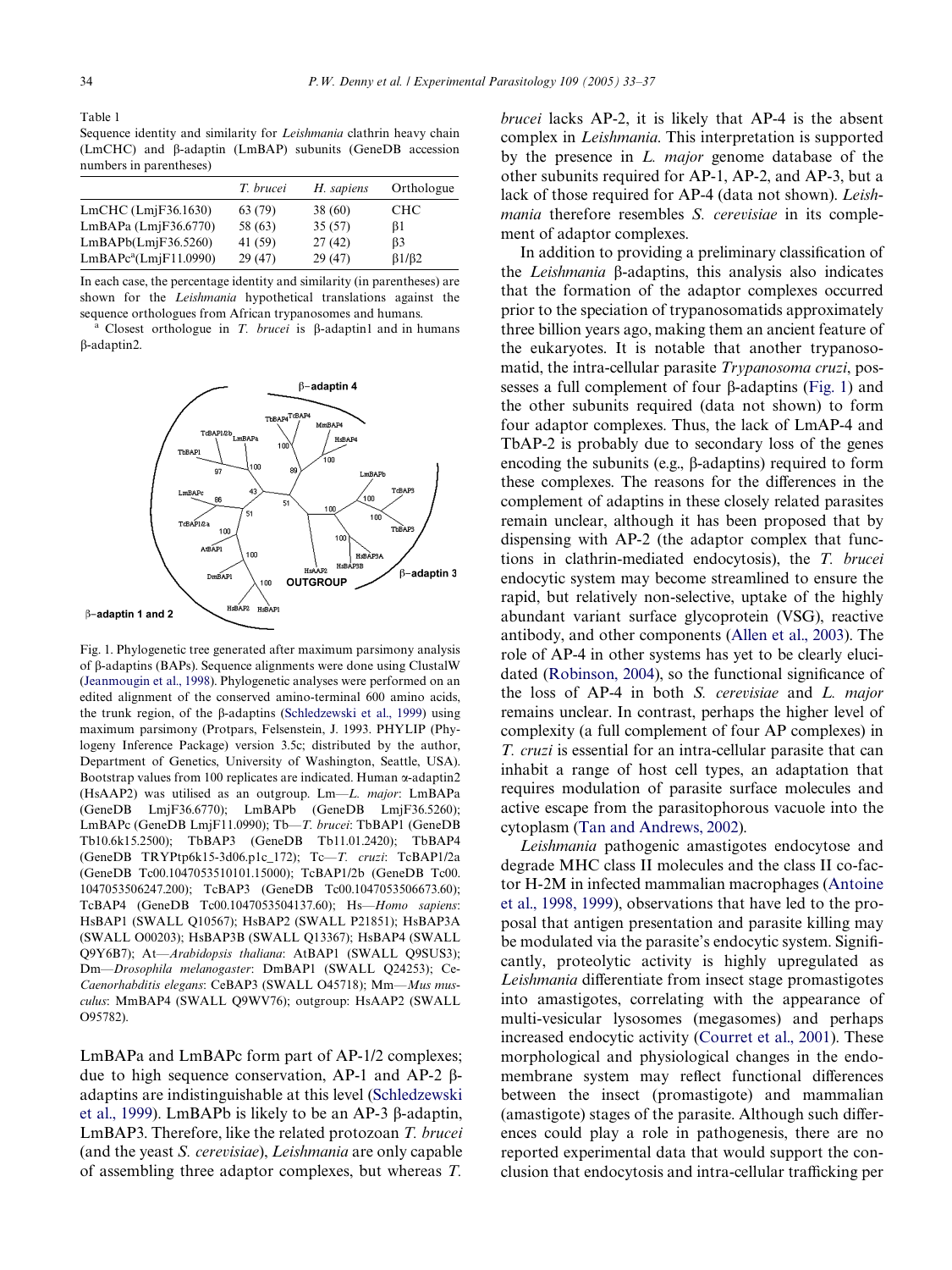se is upregulated in amastigotes. To address this issue, we have begun an experimental characterisation of clathrin heavy chain  $(LmCHC)$  and a  $\beta$ -adaptin  $(LmB-$ APa) with a view to understanding the components of the endo-membrane trafficking machinery and their potential role in pathogenesis.

We examined the expression of LmCHC and LmB-APa during the parasite life cycle using cross-reacting antibodies [\(Morgan et al., 2001\)](#page-3-5). Unlike in *T. brucei* pathogenic bloodstream forms ([Morgan et al., 2001\)](#page-3-5), there is no significant upregulation of clathrin heavy chain or  $\beta$ -adaptin expression in any of the examined life



<span id="page-2-0"></span>Fig. 2. *Leishmania major* (MHOM/IL/81/Friedlin) promastigotes were maintained and used to infect peritoneal macrophages from BALB/c mice as described [\(Denny et al., 2002](#page-3-11)). Western analyses and immuno-fluorescence assays were carried out as previously described (Denny et al., 2002) using cross-reacting *T. brucei* antibodies raised against TbCHC and TbBAP1 (an anti-peptide antibody with a conserved region in LmBAPa only) ([Mor](#page-3-5)[gan et al., 2001](#page-3-5)) at 1:1000 (Western) and 1:100 (immuno-fluorescence), respectively. (A) Western analyses of clathrin heavy chain (LmCHC) and a  $\beta$ adaptin (LmBAPa) expression levels through the *Leishmania* life cycle. Protein bands were detected close to the predicted molecular weights of LmCHC (190 kDa) and LmBAPa (82 kDa). Both polypeptides are constitutively expressed throughout the life cycle of *L. major* (L, logarithmic phase procyclic promastigotes; S, stationary phase metacyclic-enriched promastigotes; and A, lesion amastigotes). LmRAB7 was used as a loading control ([Denny et al., 2002\)](#page-3-11). The positions of relevant molecular weight markers (kDa) are indicated on the left. (B) Immuno-localisation of  $\beta$ -adaptin1 (LmBAP1) and clathrin heavy chain (LmCHC) in *L. major*. *Leishmania* promastigote: a, LmBAPa (red); b, Golgi apparatus visualised using a mutant 18HASPB::GFP fusion protein ([Denny et al., 2000](#page-3-12)) (green); c, a and b merged and overlayed with DAPI stain (blue) and a phase image. LmBAPa partially co-localises with the Golgi (yellow in c) verifying it as LmBAP1. Scale bar: 5 m. d, *Leishmania* promastigote. LmCHC (red); plasma membrane/flagellar pocket visualised using a GFP fusion protein [18HASPB:: GFP ([Denny et al., 2000](#page-3-12)); green]; DAPI (blue). Scale bar: 5 µm. e, Intra-macrophage *Leishmania* amastigote. LmCHC (red); DAPI (blue); overlayed with a phase image. Scale bar: 10 µm. and f, Fourfold magnification of area highlighted in e without phase image. N, nucleus; K, kinetoplast; and FP, flagellar pocket.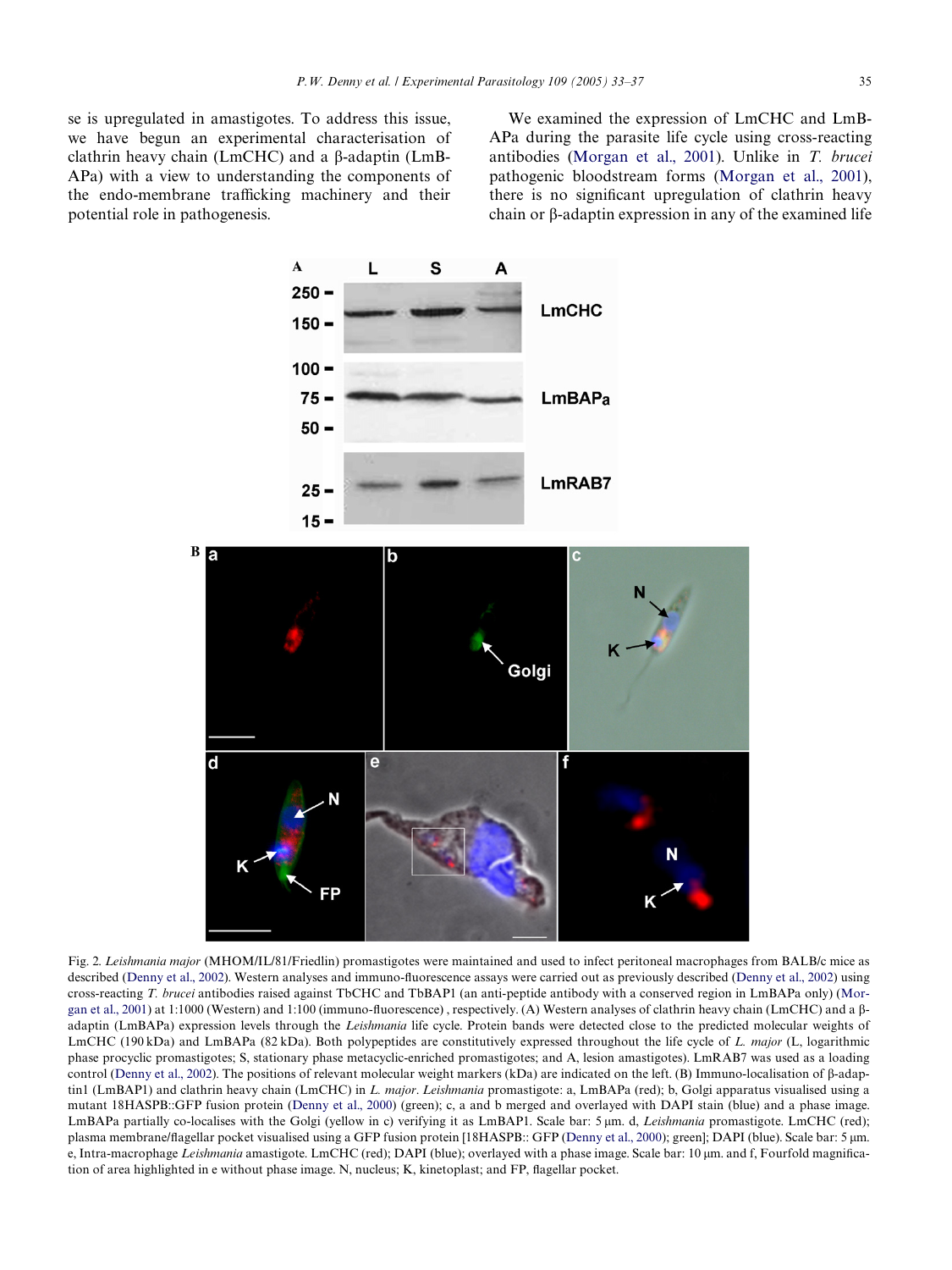cycle stages ([Fig. 2](#page-2-0)A), indicating that clathrin and AP-1 do not directly mediate any quantitative increase in endocytic/endosomal trafficking in intra-macrophage amastigotes. In addition to changes in expression levels, differential localisation of TbCHC has been observed during the *T. brucei* life cycle [\(Morgan et al., 2001](#page-3-5)).

We also used the cross-reacting antibodies to localise LmCHC and LmBAPa in different stages. In *Leishmania* promastigotes, LmBAPa partially co-localised with the Golgi apparatus but was also present on structures throughout the cell ([Fig. 2B](#page-2-0), a–c), a distribution similar to that of TbBAP1 in *T. brucei* [\(Morgan et al., 2001\)](#page-3-5). This observation indicated that LmBAPa is very likely to be an AP-1  $\beta$ -adaptin (LmBAP1) and hence a true functional orthologue of TbBAP1. Cross-reactivity with mammalian epitopes prevented the acquisition of clear images of LmBAP1 in intra-macrophage amastigotes using anti-TbBAP1 antibody. In *Leishmania* promastigotes, LmCHC was localised to vesicular structures ([Fig.](#page-2-0) [2B](#page-2-0), d) distributed throughout the cell, although there was a concentration of the protein towards the apical end of the parasite near to the kinetoplast (the mitochondrial genome) and the Golgi. Some staining was observed very near to the flagellar pocket, the sole site of exo- and endocytosis, possibly correlating with coated pits [\(Weise et al., 2000\)](#page-4-0). As described above, clathrin is not just involved in mediating endocytosis from the plasma membrane but also functions, with AP-1, in TGN-endosomal/lysosomal transport. The lysosomelike multi-vesicular tubule (MVT) of *Leishmania* promastigotes stretches between the apical and basal ends of the parasite ([Ghedin et al., 2001; Mullin et al., 2001;](#page-3-13) [Weise et al., 2000\)](#page-3-13). The extensive nature of this organelle could account for the wide spread distribution of LmBAP1 as well as LmCHC.

Similar analyses of intra-macrophage amastigotes localised LmCHC to a distinct body close to the kinetoplast [\(Fig. 2B](#page-2-0), e and f). This redistribution between parasite stages is comparable to that observed for LmRAB7 (Denny et al.,  $2002$ ) and probably reflects the morphological changes in the endo-membrane system that occur during the parasitic life cycle, when the promastigote MVT is replaced by the highly lytically active megasomal compartments. These structural alterations may reflect changes in endocytic activity caused by the requirement of intra-macrophage amastigotes to endocytose and degrade host factors to avoid immune detection.

## **Acknowledgments**

Genome sequence data from the Sanger Institute sequencing projects were invaluable for this work and their provision in the public domain is gratefully acknowledged. We also gratefully acknowledge the support of the Wellcome Trust; P.W.D. was supported by Programme Grant 061343 awarded to D.F.S. and G.W.M. was supported by a Programme grant to M.C.F.

## **References**

- <span id="page-3-8"></span>Allen, C.L., Goulding, D., Field, M.C., 2003. Clathrin-mediated endocytosis is essential in *Trypanosoma brucei*. The EMBO Journal 22, 4991–5002.
- Antoine, J.C., Lang, T., Prina, E., Courret, N., Hellio, R., 1999. H-2M molecules, like MHC class II molecules, are targeted to parasitophorous vacuoles of *Leishmania*-infected macrophages and internalized by amastigotes of *L. amazonensis* and *L. mexicana*. Journal of Cell Science 112, 2559–2570.
- <span id="page-3-9"></span>Antoine, J.C., Prina, E., Lang, T., Courret, N., 1998. The biogenesis and properties of the parasitophorous vacuoles that harbour *Leishmania* in murine macrophages. Trends in Microbiology 6, 392–401.
- <span id="page-3-10"></span>Courret, N., Frehel, C., Prina, E., Lang, T., Antoine, J.C., 2001. Kinetics of the intracellular diVerentiation of *Leishmania amazonensis* and internalization of host MHC molecules by the intermediate parasite stages. Parasitology 122, 263–279.
- <span id="page-3-3"></span>Dell'Angelica, E.C., Mullins, C., Bonifacino, J.S., 1999. AP-4, a novel protein complex related to clathrin adaptins. The Journal of Biological Chemistry 274, 7278–7285.
- <span id="page-3-2"></span>Dell'Angelica, E.C., Ohno, H., Ooi, C.I., Rabinovich, E., Roche, K.W., Bonifacino, J.S., 1997. AP-3: An adaptor-like protein complex with ubiquitous expression. The EMBO Journal 16, 917–928.
- <span id="page-3-12"></span>Denny, P.W., Gokool, S., Russell, D.G., Field, M.C., Smith, D.F., 2000. Acylation-dependent protein export in *Leishmania*. The Journal of Biological Chemistry 275, 11017–11025.
- <span id="page-3-11"></span>Denny, P.W., Lewis, S.M., Tempero, J.E., Goulding, D., Ivens, A.C., Field, M.C., Smith, D.F., 2002. *Leishmania* RAB7: characterisation of terminal endocytic stages in an intracellular parasite. Molecular and Biochemical Parasitology 123, 105–113.
- <span id="page-3-13"></span>Ghedin, E., Debrabant, A., Engel, J.C., Dwyer, D.M., 2001. Secretory and endocytic pathways converge in a dynamic endosomal system in a primitive protozoan. Traffic  $2$ ,  $175-188$ .
- <span id="page-3-4"></span>Gokool, S., 2003. Sigma 1- and mu 1-Adaptin homologues of *Leishmania mexicana* are required for parasite survival in the infected host. The Journal of Biological Chemistry 278, 29400–29409.
- Hirst, J., Bright, N.A., Rous, B., Robinson, M.S., 1999. Characterisation of a fourth adaptor-related protein complex. Molecular and Cellular Biology 10, 2787–2802.
- <span id="page-3-6"></span>Jeanmougin, F., Thompson, J.D., Gouy, M., Higgins, D.G., Gibson, T.J., 1998. Multiple sequence alignment with Clustal X. Trends in Biochemical Sciences 23, 403–405.
- <span id="page-3-0"></span>Kirchhausen, T., 2000. Clathrin. Annual Review of Biochemistry 69, 699–727.
- <span id="page-3-5"></span>Morgan, G.W., Allen, C.L., Jeffries, T.M., Hollinshead, M., Field, M.C., 2001. Developmental and morphological regulation of clathrinmediated endocytosis in *Trypanosoma brucei*. Journal of Cell Science 114, 2605–2615.
- Mullin, K.A., Foth, B.J., Ilgoutz, S.C., Callaghan, J.M., Zawadzki, J.L., McFadden, G.I., McConville, M.J., 2001. Regulated degradation of an endoplasmic reticulum membrane protein in a tubular lysosome in *Leishmania mexicana*. Molecular Biology of the Cell 12, 2364– 2377.
- <span id="page-3-1"></span>Robinson, M.S., 2004. Adaptable adaptors for coated vesicles. Trends in Cell Biology 14, 167–174.
- <span id="page-3-7"></span>Schledzewski, K., Brinkmann, H., Mendel, R.R., 1999. Phylogenetic analysis of components of the eukaryotic vesicle transport system reveals a common origin of adaptor protein complexes 1, 2, and 3 and the F subcomplex of the coatomer COPI. Journal of Molecular Evolution 48, 770–778.